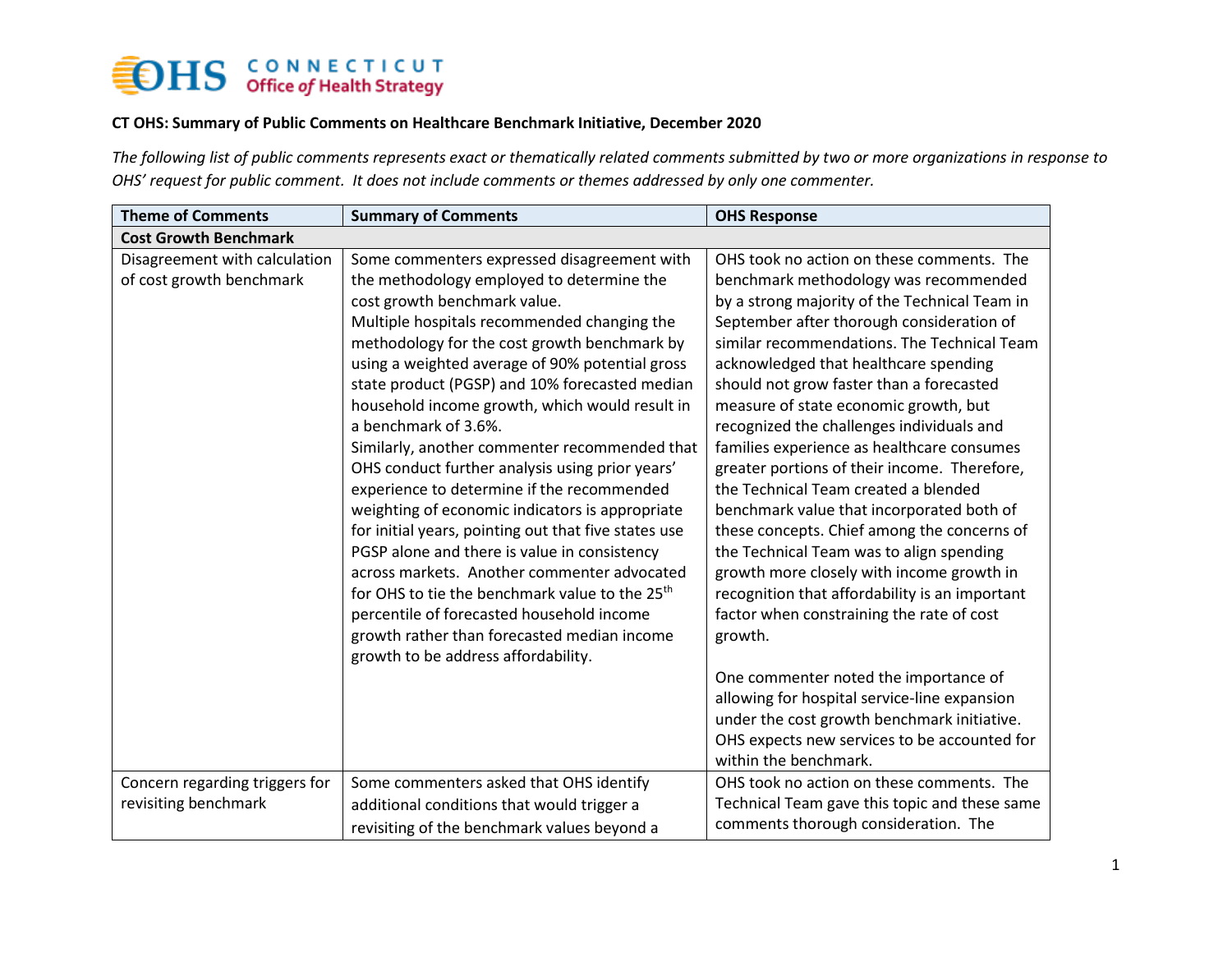## **OHS** CONNECTICUT

| <b>Theme of Comments</b>                                                                             | <b>Summary of Comments</b>                                                                                                                                                                                                                                                                                                                                                          | <b>OHS Response</b>                                                                                                                                                                                                                                                                                                                                                                                                                                                                                                                                                                                                         |
|------------------------------------------------------------------------------------------------------|-------------------------------------------------------------------------------------------------------------------------------------------------------------------------------------------------------------------------------------------------------------------------------------------------------------------------------------------------------------------------------------|-----------------------------------------------------------------------------------------------------------------------------------------------------------------------------------------------------------------------------------------------------------------------------------------------------------------------------------------------------------------------------------------------------------------------------------------------------------------------------------------------------------------------------------------------------------------------------------------------------------------------------|
|                                                                                                      | sharp rise in inflation. Another commenter<br>recommended that OHS include an automatic<br>periodic review in light of the economic impact of<br>COVID-19.                                                                                                                                                                                                                          | Technical Team determined that there is<br>benefit in maintaining consistency in the<br>defined benchmark values over time and<br>avoiding shifting expectations.                                                                                                                                                                                                                                                                                                                                                                                                                                                           |
| Cost growth drivers                                                                                  | Several commenters expressed interest in<br>tracking high cost/high utilization drug<br>expenditures as a cost driver.<br>Another commenter asked that OHS consider the<br>impact of plan design on cost growth and<br>whether designs encourage/discourage value-<br>based care.                                                                                                   | The planned data use strategy will employ All-<br>Payer Claims Database analysis to track cost<br>growth drivers, including pharmacy. OHS will<br>consider plan design and other influences on<br>health care cost spending growth.                                                                                                                                                                                                                                                                                                                                                                                         |
| Concern that benchmark will<br>serve as cap on spending and<br>will lead to increased<br>disparities | Some consumer advocates expressed concern<br>that the benchmark will reduce aggregate<br>healthcare spending, especially for those with<br>significant healthcare needs. They were<br>concerned that the benchmark will be applied to<br>Medicaid, and that it will widen health disparities.<br>They expressed concern that data to measure<br>healthcare costs are not available. | The benchmark is not a cost "cap," but rather,<br>a long-term strategy meant to put a long-term<br>focus on healthcare spending. In addition,<br>OHS will measure any unintended<br>consequences resulting from the cost growth<br>benchmark, with a focus on underutilization,<br>affordability, and impact on marginalized and<br>uninsured populations. While OHS does not<br>believe these issues will arise, they are part of<br>OHS's ongoing monitoring strategy, which was<br>presented in draft form at a joint public<br>meeting of the Technical Team and<br>Stakeholder Advisory Board on November 17,<br>2020. |
|                                                                                                      |                                                                                                                                                                                                                                                                                                                                                                                     | Data to measure healthcare costs are<br>available. To assess changes in the amount of<br>healthcare spending, OHS will collect data<br>from insurers for all lines of business, from the<br>Centers for Medicare and Medicaid Services,<br>the Connecticut Department of Social Services                                                                                                                                                                                                                                                                                                                                    |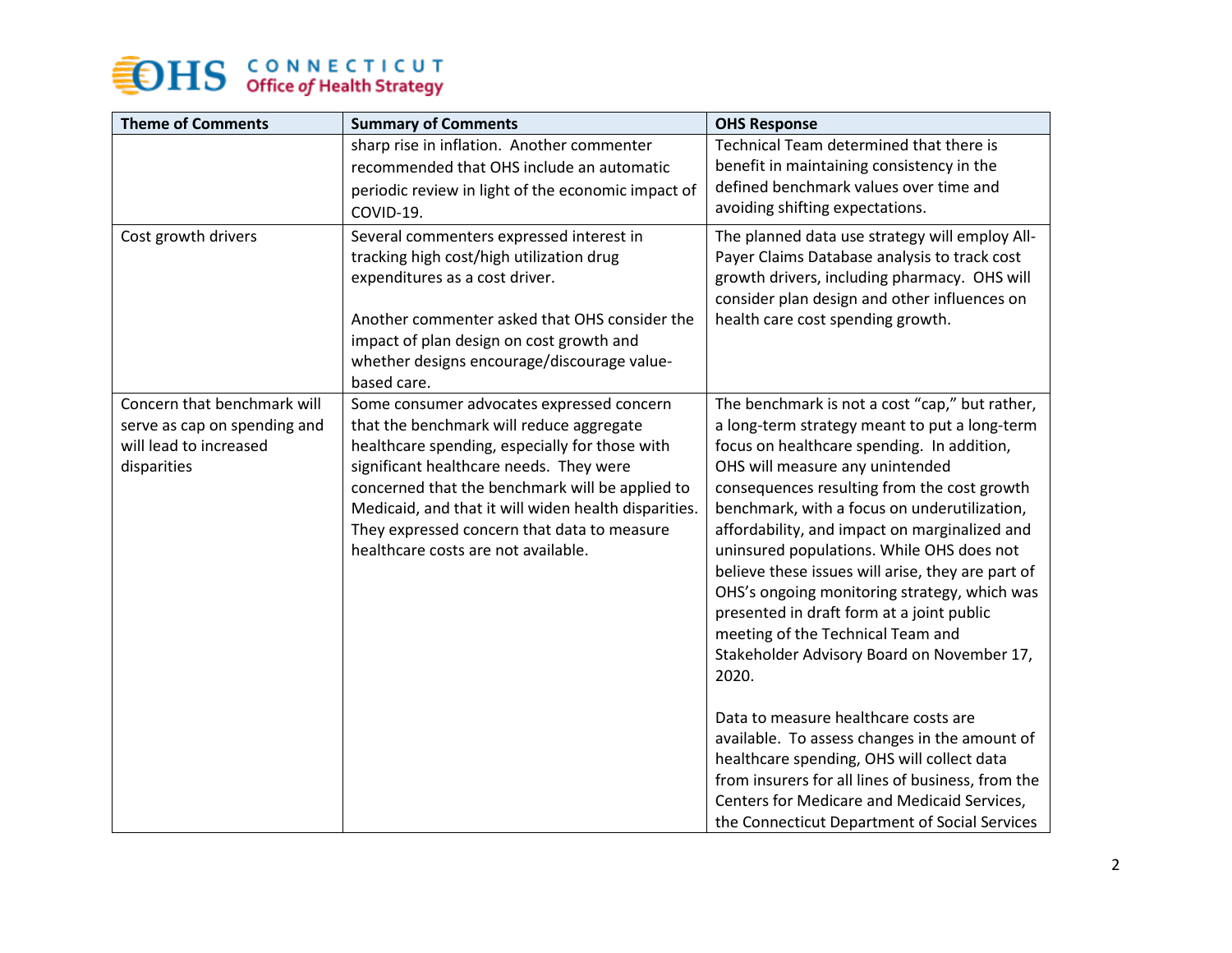# **OHS** CONNECTICUT

| <b>Theme of Comments</b>            | <b>Summary of Comments</b>                           | <b>OHS Response</b>                                       |
|-------------------------------------|------------------------------------------------------|-----------------------------------------------------------|
|                                     |                                                      | and from the Veterans Health Administration.              |
|                                     |                                                      | This data collection process is described in              |
|                                     |                                                      | OHS' report. There is no protected health                 |
|                                     |                                                      | information collected from payers in                      |
|                                     |                                                      | determining compliance with the cost growth<br>benchmark. |
| Request that OHS track out-         | Several commenters asked that OHS track              | OHS plans to track changes in consumer out-               |
| of-pocket spending                  | consumers' out-of-pocket spending in addition to     | of-pocket spending, as well as premiums,                  |
|                                     | premium.                                             | relative to benchmark.                                    |
| <b>Primary Care Spending Target</b> |                                                      |                                                           |
| Definitions of primary care         | Several commenters made recommendations or           | OHS clarified these definitions in the final              |
| providers and services              | requests for clarification regarding the definitions | report.                                                   |
|                                     | of primary care providers and services.              |                                                           |
| Inclusion of integrated             | Several commenters recommended that the              | While the Technical Team rejected the idea of             |
| behavioral health                   | primary care spending target include integrated      | behavioral health clinicians as a class being             |
|                                     | behavioral health care services.                     | categorized as primary care clinicians, it                |
|                                     |                                                      | expressed interest in future exploration of               |
|                                     |                                                      | including behavioral health counseling in the             |
|                                     |                                                      | primary care spend target when such                       |
|                                     |                                                      | counseling is delivered by a behavioral health            |
|                                     |                                                      | clinician who is part of the primary care                 |
|                                     |                                                      | practice. OHS intends to explore further how              |
|                                     |                                                      | this might be done.                                       |
| Changes in spending to              | Several commenters stated that the                   | OHS intends to work with its Primary Care                 |
| achieve goal of primary care        | implementation of the primary care spending          | Work Group to pursue these suggestions.                   |
| spending target                     | target should include expectations regarding         |                                                           |
|                                     | changes in spending. One commenter noted that        |                                                           |
|                                     | the target should be accompanied by standards        |                                                           |
|                                     | to ensure added spending will achieve expected       |                                                           |
|                                     | results, and another that the target should be       |                                                           |
|                                     | accompanied by reductions in spending for non-       |                                                           |
|                                     | primary care services.                               |                                                           |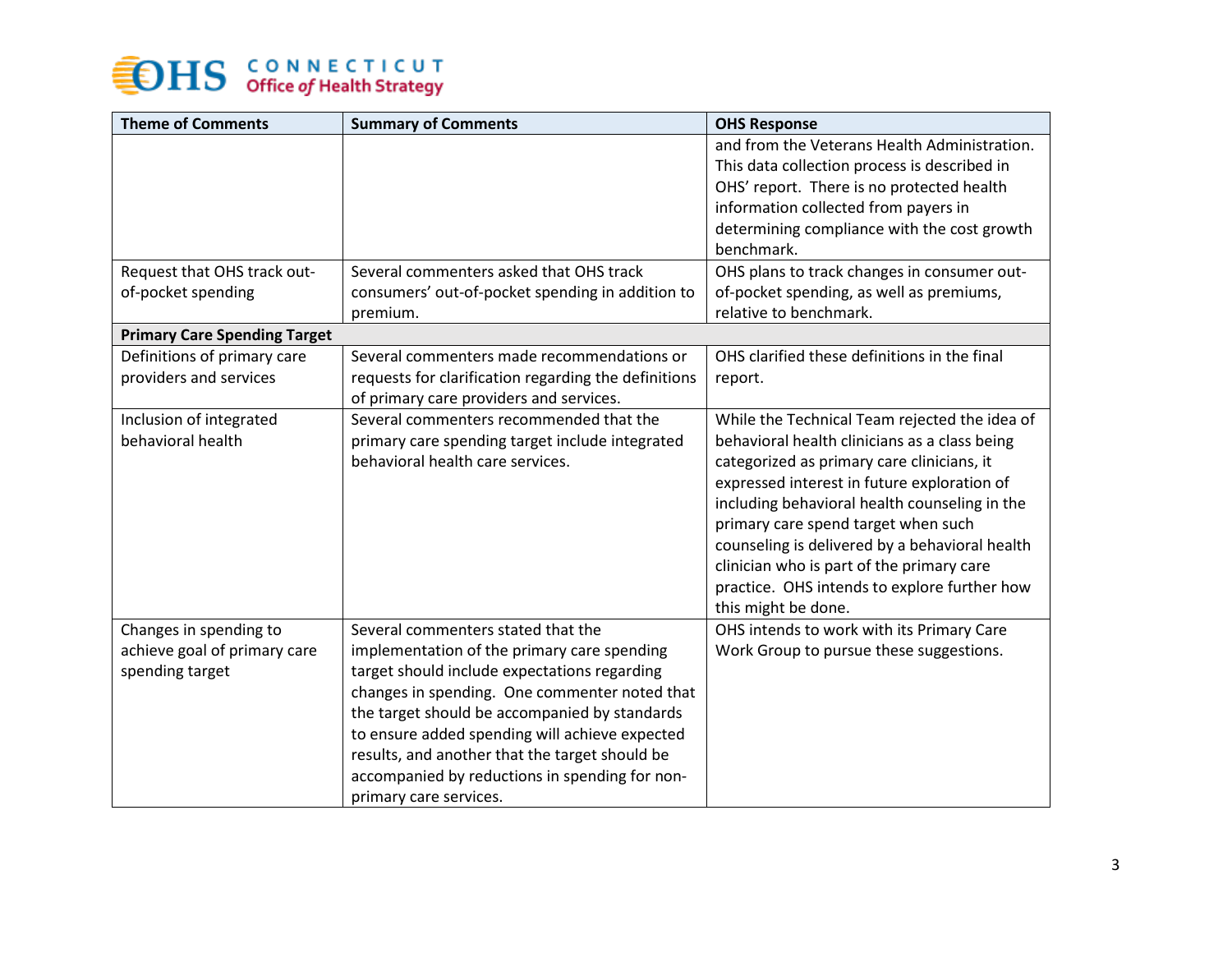# **SEDHS** CONNECTICUT

| <b>Theme of Comments</b>    | <b>Summary of Comments</b>                        | <b>OHS Response</b>                               |
|-----------------------------|---------------------------------------------------|---------------------------------------------------|
| Value-based payments        | Several commenters stated that efforts to         | OHS intends to work with its Primary Care         |
|                             | increase primary care spending should be          | Work Group to pursue this suggestion.             |
|                             | accompanied by increases in the use of value-     |                                                   |
|                             | based payment investments.                        |                                                   |
|                             |                                                   |                                                   |
| <b>Data Use Strategy</b>    |                                                   |                                                   |
| Focus on price              | Several commenters advocated for a focus on       | OHS will explore adding analysis of price and     |
|                             | price in the data use strategy, with one          | utilization across states to the data use         |
|                             | recommending that OHS compare CT healthcare       | strategy. OHS does not intend to add              |
|                             | prices to those in other states and in other      | comparison to other countries due to the          |
|                             | countries, and that OHS compare payers on price   | associated difficulty and applicability. OHS will |
|                             | and add variation among payers to cost drivers    | examine variation across payers on price as a     |
|                             | analysis. Another recommended that                | cost driver analysis. OHS reiterates that         |
|                             | unexplained variation in prices paid by           | variation in commercial prices will be part of    |
|                             | commercial insurers to hospitals should be a      | the data use strategy.                            |
|                             | focus of data reporting.                          |                                                   |
| Audiences for data analysis | Several commenters requested that OHS include     | OHS affirms that payers are an important          |
|                             | payers as a key audience for its data analyses.   | audience for such analyses.                       |
| Implementation              |                                                   |                                                   |
| Concerns regarding COVID-19 | Several commenters expressed concern regarding    | OHS modified the final report to expand           |
|                             | implementation of the healthcare benchmark        | discussion of how the State will address the      |
|                             | initiative during the COVID-19 pandemic, and      | impact of COVID-19 when evaluating results.       |
|                             | requested additional time for implementation.     | OHS reiterates that the OHS will continue to      |
|                             | Commenters also requested additional detail       | work with stakeholders to explain how OHS         |
|                             | regarding the steps that OHS will take to account | will address the impact of COVID-19 as it         |
|                             | for the pandemic. One commenter requested         | implements the healthcare benchmark               |
|                             | that OHS consider a two-year phase in to allow    | initiative. In addition, OHS reiterates that no   |
|                             | providers and payers to avoid "punitive           | payer or provider will be penalized for           |
|                             | treatment" as they recover from the pandemic.     | exceeding the cost growth benchmark, or for       |
|                             |                                                   | not achieving the primary care spending           |
|                             | Another commenter stated that the COVID-19        | target.                                           |
|                             | pandemic is not a reason to postpone              |                                                   |
|                             | implementation of the cost growth benchmark.      |                                                   |